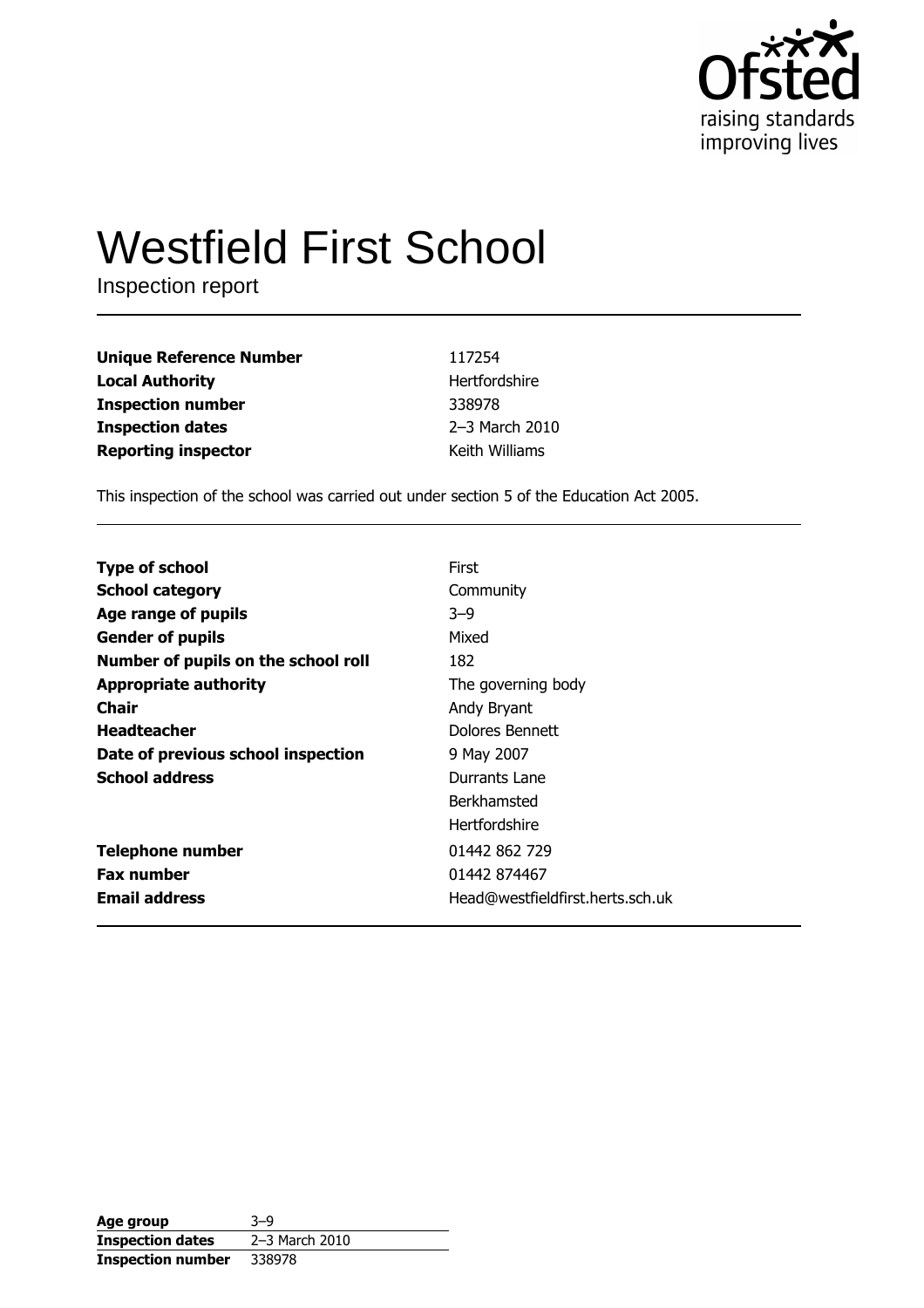The Office for Standards in Education, Children's Services and Skills (Ofsted) regulates and inspects to achieve excellence in the care of children and young people, and in education and skills for learners of all ages. It regulates and inspects childcare and children's social care, and inspects the Children and Family Court Advisory Support Service (Cafcass), schools, colleges, initial teacher training, work-based learning and skills training, adult and community learning, and education and training in prisons and other secure establishments. It rates council children's services, and inspects services for looked after children, safequarding and child protection.

Further copies of this report are obtainable from the school. Under the Education Act 2005, the school must provide a copy of this report free of charge to certain categories of people. A charge not exceeding the full cost of reproduction may be made for any other copies supplied.

If you would like a copy of this document in a different format, such as large print or Braille, please telephone 08456 404045, or email enquiries@ofsted.gov.uk.

You may copy all or parts of this document for non-commercial educational purposes, as long as you give details of the source and date of publication and do not alter the documentation in any way.

Royal Exchange Buildings St Ann's Square Manchester M2 7LA T: 08456 404045 Textphone: 0161 618 8524 E: enquiries@ofsted.gov.uk W: www.ofsted.gov.uk © Crown copyright 2010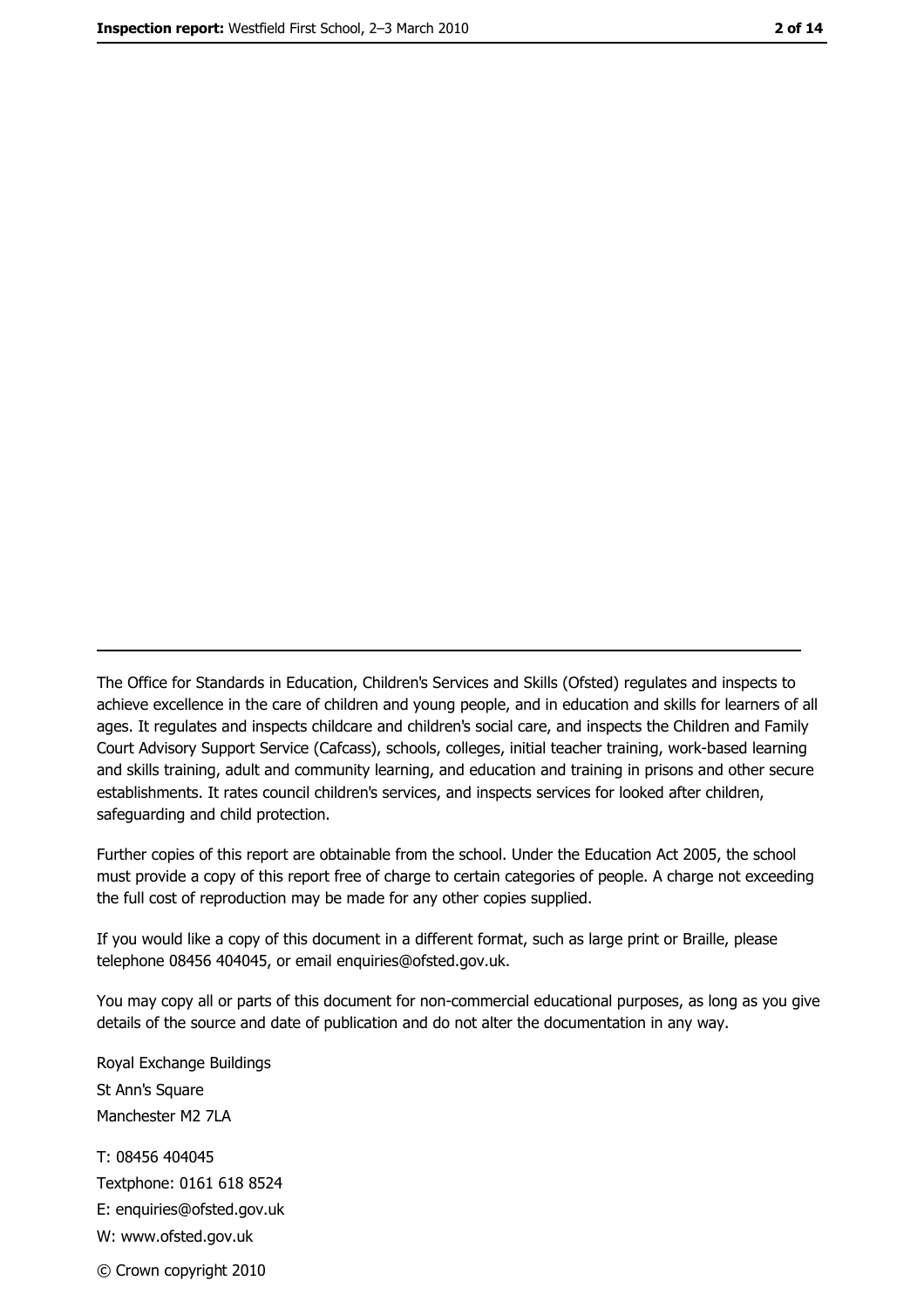# **Introduction**

This inspection was carried out by three additional inspectors. The majority of time was spent observing learning, including visits to 17 lessons, during which nine teachers were seen. Meetings were held with pupils, staff and two governors. Inspectors observed the school's work, and looked at the school's improvement plan, assessment records, safeguarding documents and those relating to their health, safety and attendance, and 95 questionnaires returned by parents.

The inspection team reviewed many aspects of the school's work. It looked in detail at the following:

- the school's evidence that pupils make at least good progress from their starting  $\blacksquare$ points and that attainment is high
- the extent to which the school's view that pupils with special educational needs  $\blacksquare$ and/or disabilities make outstanding progress is well-founded
- the extent to which cross-curricular writing and provision, and pupils' awareness of  $\blacksquare$ their next steps in mathematics have improved
- how well the outcomes of monitoring are used to improve teaching and learning  $\blacksquare$ and to give an accurate view of the school's performance.

# **Information about the school**

Most pupils at this smaller than average first school are from White British backgrounds and few are learning English as an additional language. The proportion of pupils identified with special educational needs and/or disabilities is well below the national average, although this varies from year to year. An average proportion of pupils are eligible for free school meals. Children in the Early Years Foundation Stage join the school in the Nursery. Amongst its national awards, the school has Healthy School and Eco-school silver status. The school hosts the Home from Home wrap-around care provision and Paws Nursery lunch-club and afternoon care, which are privately managed, and the Dacorum Opportunity Class which is managed by the local authority. All of these are inspected separately. The school also hosts an advisory and training outreach service for specific learning difficulties. The headteacher joined the school in April 2008 and the deputy headteacher was appointed in January 2009.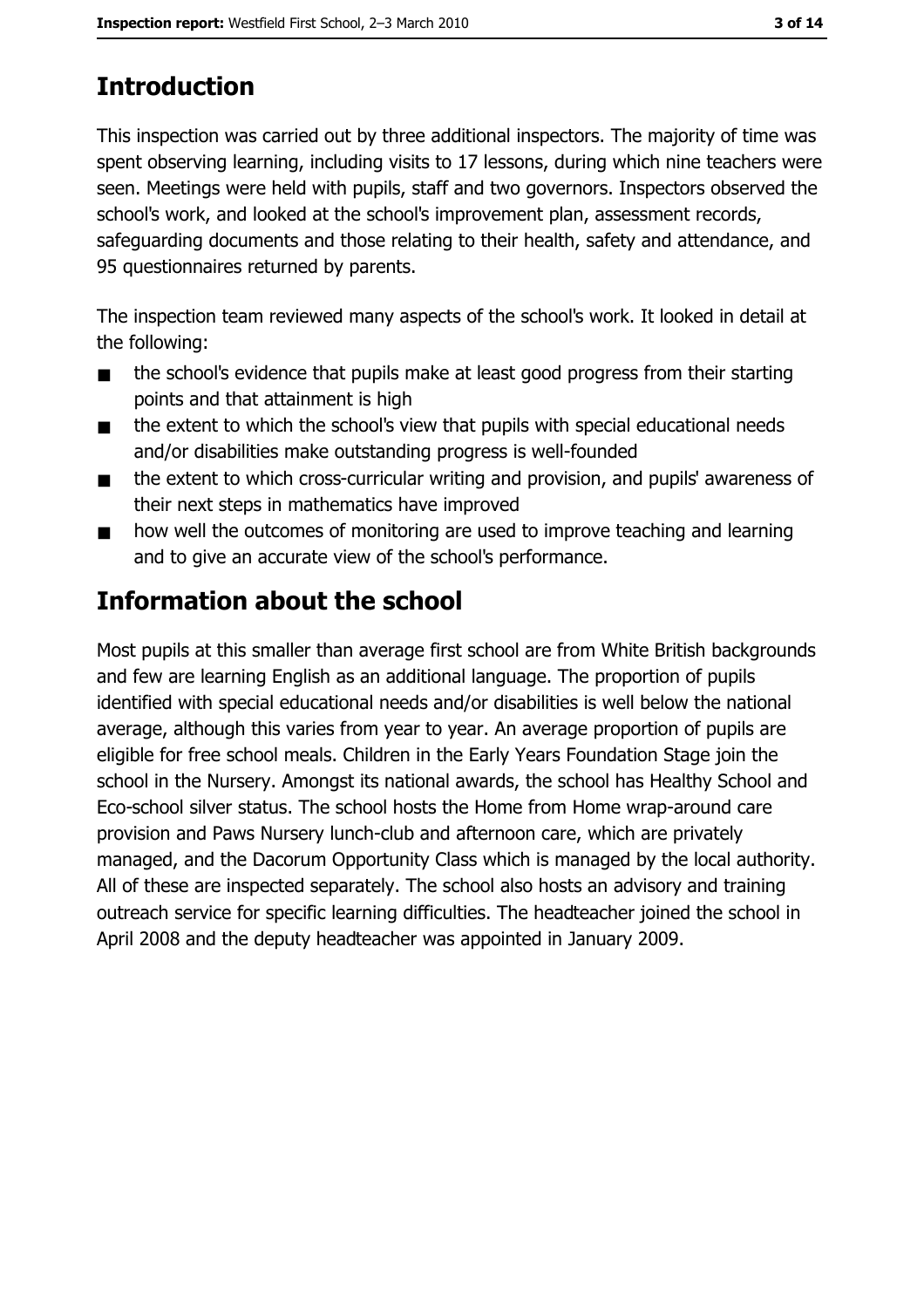# **Inspection judgements**

# Overall effectiveness: how good is the school?

### The school's capacity for sustained improvement

## **Main findings**

Westfield First School provides an outstanding education for its pupils. A potent combination of excellent teaching and leadership, together with pupils' very positive attitudes and eagerness to learn, is the key to the school's success. Parents are very supportive of the school's work, one describing it as 'a fantastic school where both my children are incredibly happy' while another added, 'We are very pleased with our children's progress at Westfield and always feel proud that they are pupils there.' Pupils' enjoyment of school is reflected in attendance rates that are consistently high.

Pupils make excellent progress in their all-round development and achieve exceptionally well so that by the end of Year 4, standards are very high. Under the determined and clear-sighted leadership of the headteacher, staff have high expectations of themselves and others. They evaluate their work rigorously, keep a very close check on pupils' learning and have a detailed knowledge of how individuals and groups of pupils are doing. This means they can provide the right amount of challenge or support in lessons, and can target additional help to those who need it. Relationships are extremely positive throughout the school and the behaviour of most pupils is exemplary. Consequently, lessons are invariably calm, supportive and well organised, which underpins the high quality learning that takes place.

The pursuit of academic excellence in key subjects is not at the expense of pupils' personal development. They benefit from a broad and exciting range of activities in other subjects and a similarly strong emphasis is placed on helping pupils to develop essential personal skills. As a result, pupils have a mature understanding of how to stay safe and healthy, and a very clear grasp of right and wrong. They make an excellent contribution to the school by taking on extra responsibilities, such as membership of the school council or acting as 'buddies', and have many regular opportunities to contribute to the local and wider community. Pupils are very supportive of each other so that, for example, pupils with special educational needs and/or disabilities are fully included in school life, and pupils of all backgrounds get on well. However, their knowledge of cultures other than their own is patchy.

Governors and senior leaders monitor the school's work thoroughly. A very close check is kept on the quality of lessons and they analyse data from tests and other assessments robustly. As a result, the school knows itself well and there is no complacency. Areas for improvement are identified and tackled rigorously. For example, work to improve provision in mathematics has successfully raised standards, improved teaching and accelerated pupils' progress and enjoyment. Similarly, better opportunities for pupils to write in other subjects have contributed to higher standards. The headteacher, staff and governors are determined that high standards should be maintained and the school

| ı<br>۰ |
|--------|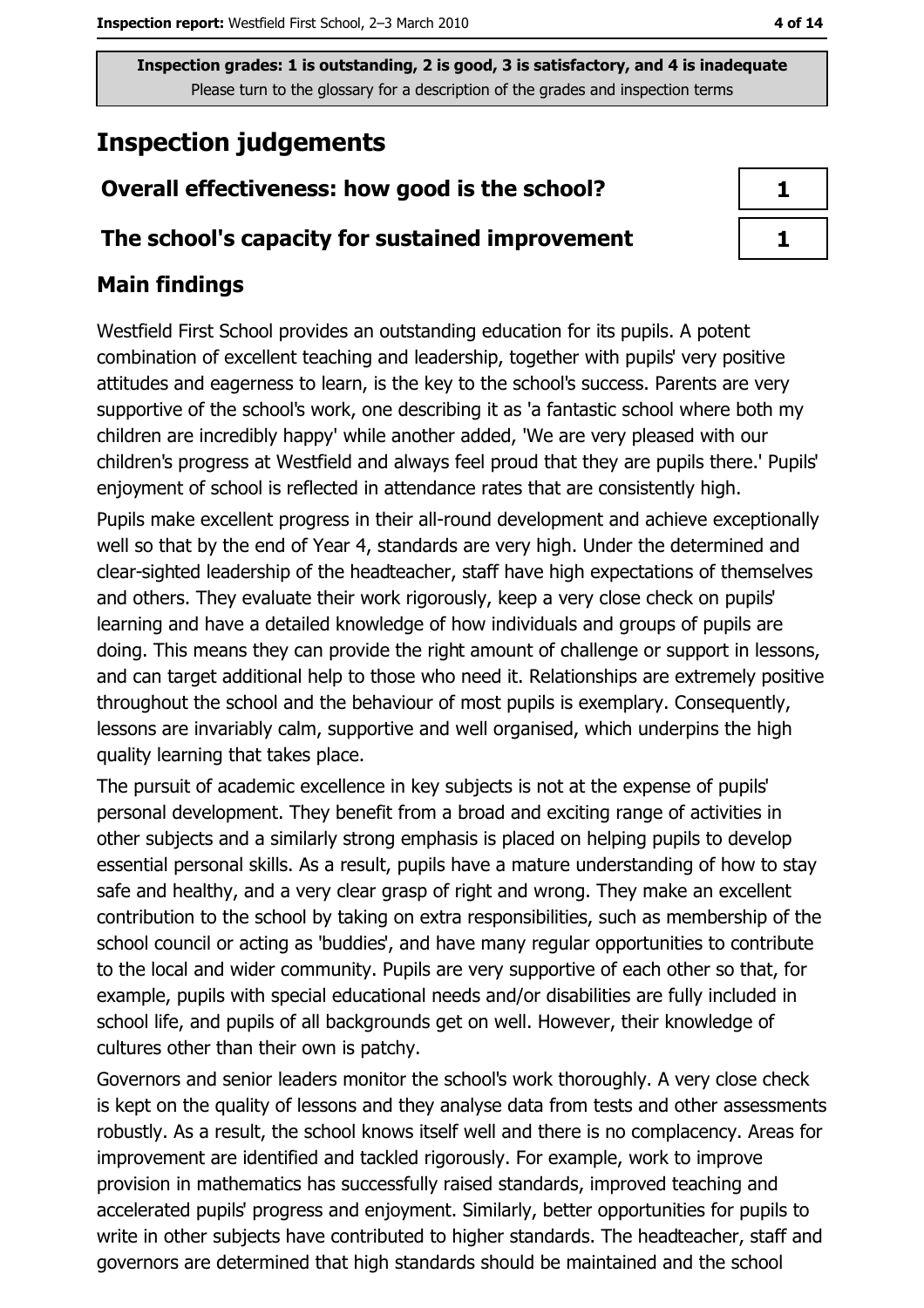should improve even further. Their track record shows the school is exceptionally well placed to do so.

# What does the school need to do to improve further?

Improve pupils' awareness of cultures other than their own.  $\blacksquare$ 

## **Outcomes for individuals and groups of pupils**

Most pupils reach the levels expected of pupils in Year 4 and a good proportion, often in the region of a half, reach the standard expected of pupils in Year 6. These very high standards are also reflected in the school's performance in the national assessments for pupils in Year 2 which, in most years, are significantly above average. Results dipped in 2008, largely due to a high turnover of pupils in that year group. These pupils have made very brisk progress since then and are on track to reach high standards by the time they leave.

Pupils' attainment when they first start school covers a wide range, but most arrive with skills and knowledge typical of their age. By the time they leave, attainment is high because teachers consistently tailor the work very successfully to meet pupils' specific needs and, as a result, pupils of all abilities, and the few from homes whose first language is not English, do very well. The most able pupils rise to the high levels of challenge presented to them. For example, in an excellent lesson in Year 2, while pupils learned to measure accurately in centimetres, one pupil successfully extended his skills by using the computer to measure in millimetres. Teachers' precision in meeting pupils' needs is a considerable factor behind their excellent learning. In another outstanding lesson in Year 3, lower ability pupils received excellent support and the activity was modified systematically so that they were able to make rapid progress in their understanding of shadows. Pupils' high levels of attainment and their excellent progress means they are exceptionally well prepared for the future and the next stage in their education.

Pupils make good progress in their spiritual, moral, social and cultural development. They have outstanding moral and social awareness, learn about a range of religions and understand the need for tolerance, but their knowledge of the range of cultures found locally and beyond is limited. A few pupils occasionally find it difficult to behave, but they are very well managed by staff so there is no disruption to their learning or that of others. Pupils report, and their parents agree, that they feel very safe in school and this adds to their high levels of enjoyment and achievement.

These are the grades for pupils' outcomes

 $\mathbf{1}$ 

The grades for attainment and attendance are: 1 is high; 2 is above average; 3 is broadly average; and 4 is low.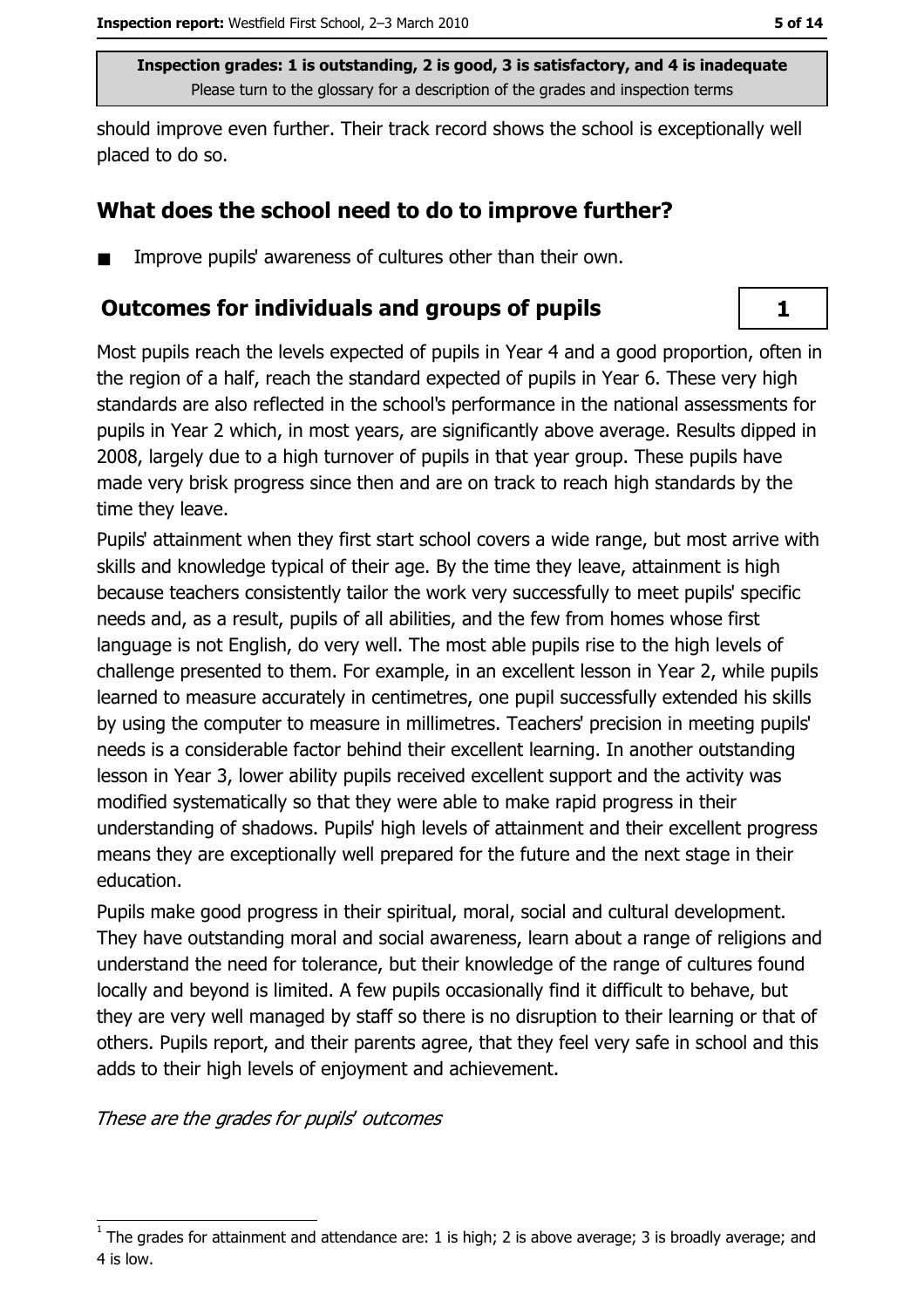| Pupils' achievement and the extent to which they enjoy their learning                                                     | 1. |
|---------------------------------------------------------------------------------------------------------------------------|----|
| Taking into account:<br>Pupils' attainment <sup>1</sup>                                                                   | 1  |
| The quality of pupils' learning and their progress                                                                        | 1  |
| The quality of learning for pupils with special educational needs and/or<br>disabilities and their progress               | 1  |
| The extent to which pupils feel safe                                                                                      | 1  |
| <b>Pupils' behaviour</b>                                                                                                  | 1  |
| The extent to which pupils adopt healthy lifestyles                                                                       | 1  |
| The extent to which pupils contribute to the school and wider community                                                   | 1  |
| The extent to which pupils develop workplace and other skills that will<br>contribute to their future economic well-being | 1  |
| Taking into account:<br>Pupils' attendance <sup>1</sup>                                                                   | 1  |
| The extent of pupils' spiritual, moral, social and cultural development                                                   |    |

#### How effective is the provision?

Teaching is consistently good and often outstanding. Teachers who are at an early stage in their careers are very well supported and make a good contribution to the quality of provision. Lessons are briskly paced and challenging, yet supportive. Teachers are skilled at posing open-ended, challenging questions that reveal pupils' understanding and encourage them to think deeply. Very capable teaching assistants contribute considerably to pupils' learning. In particular, their thoughtful interventions enable pupils with special educational needs and/or disabilities to keep pace with the lesson and make rapid progress. Staff ensure that pupils understand what they are expected to learn and come back to this regularly, during and at the end of the lesson. Regular feedback, including high quality marking, ensures that pupils are keenly aware of how well they are doing and how they might improve. This is an improvement since the last inspection, particularly in mathematics.

The excellent curriculum makes a considerable contribution to pupils' academic and personal development. Strong links are made between subjects to make the work interesting and relevant and there are very good opportunities for pupils to use their basic skills to assist their learning in other subjects. Good use is made of computers and other technology, and plans are well in hand to improve this provision further. Pupils' enjoyment is enhanced by a very good range of visits, including residential experiences, visitors and clubs outside of lessons. The school places a strong emphasis on providing high quality care for pupils. Many parents comment on the school's very supportive ethos. Pupils are very well known to staff, including those who work in the office, which means they can keep a close eye on their well-being. Systems to protect potentially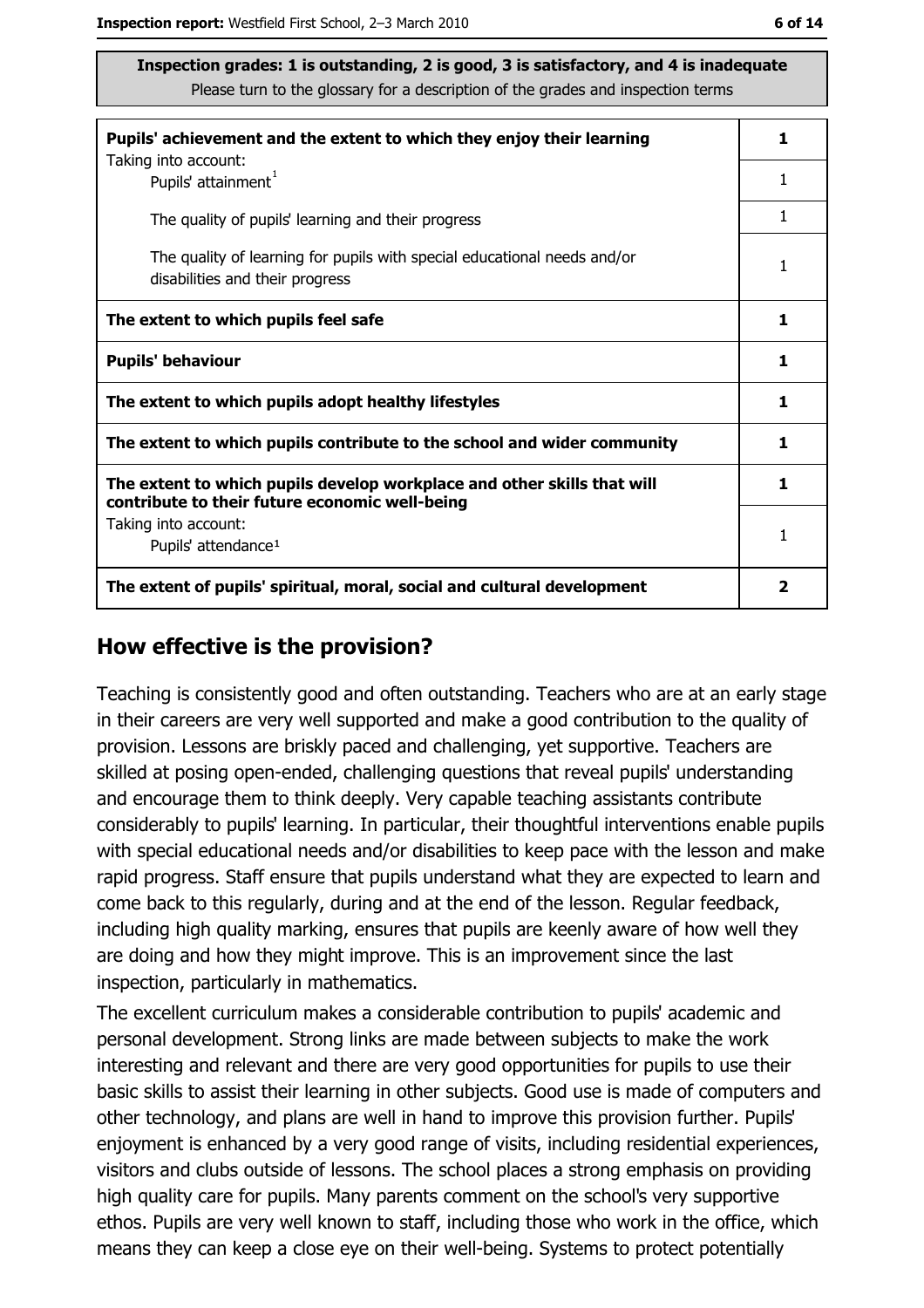vulnerable pupils are very robust. Excellent support is given to pupils with special educational needs and/or disabilities, so that they are able to make rapid progress towards their targets. Very strong links with outside agencies, including the on-site support base for children with specific learning difficulties, underpin this process. Systems to assess potential risk and secure health and safety are meticulous.

These are the grades for the quality of provision

| The quality of teaching                                                                                    |  |
|------------------------------------------------------------------------------------------------------------|--|
| Taking into account:<br>The use of assessment to support learning                                          |  |
| The extent to which the curriculum meets pupils' needs, including, where<br>relevant, through partnerships |  |
| The effectiveness of care, guidance and support                                                            |  |

## How effective are leadership and management?

There is a strong sense of teamwork, shared ambition and commitment to securing the very best for pupils. Steps to tackle weaknesses from the last inspection have very successfully raised standards of attainment in mathematics and writing. Regular monitoring by senior staff and governors helps to identify what needs to improve. Progress towards improving these issues is monitored doggedly and the outcomes of monitoring and pupils' assessments are used to hold staff to account. Governors evaluate the impact of their own work thoroughly; they have excellent systems for checking on the school's effectiveness and for challenging leaders. Every step is taken to check on the suitability of adults to work with children and to ensure that all pupils share the same opportunities whatever their backgrounds or abilities. These outstanding systems have a significant impact on pupils' enjoyment, well-being and academic progress.

The school has established very good links with parents, most of whom feel that their views are taken into account. Links with local schools are very strong; they contribute well to extending the range of opportunities available to pupils and to helping staff develop their expertise. The school also plays a strong lead in supporting staff development in other schools. Leaders have evaluated the school's impact on community cohesion and have well devised plans for extending its influence. They have a good understanding of how the school contributes to the local community and are exploring avenues further afield, including developing links with a school in Australia.

These are the grades for leadership and management

| The effectiveness of leadership and management in embedding ambition and<br>driving improvement |  |
|-------------------------------------------------------------------------------------------------|--|
| Taking into account:<br>The leadership and management of teaching and learning                  |  |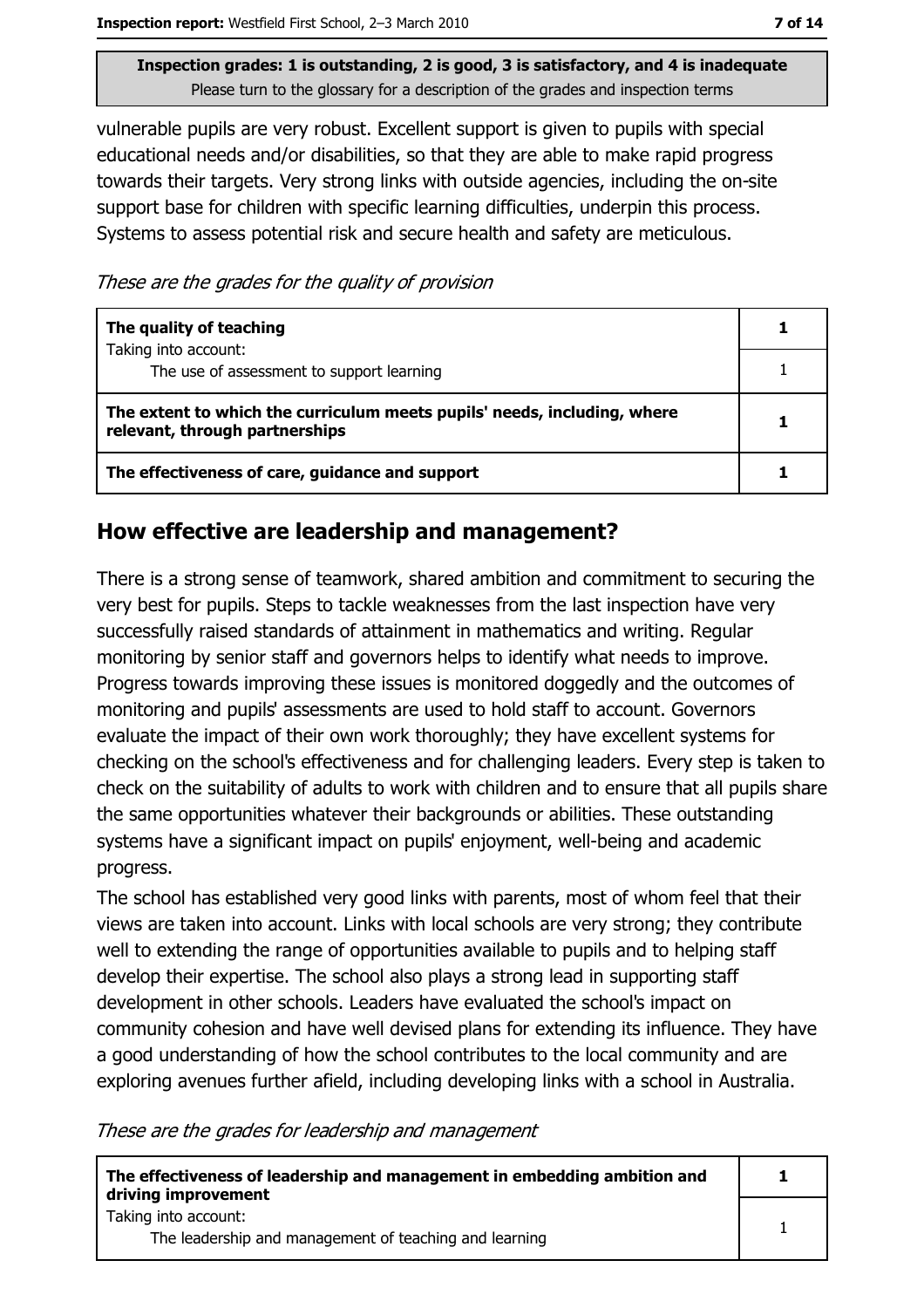| Inspection grades: 1 is outstanding, 2 is good, 3 is satisfactory, and 4 is inadequate<br>Please turn to the glossary for a description of the grades and inspection terms |              |
|----------------------------------------------------------------------------------------------------------------------------------------------------------------------------|--------------|
| The effectiveness of the governing body in challenging and supporting the<br>school so that weaknesses are tackled decisively and statutory responsibilities<br>met        | 1            |
| The effectiveness of the school's engagement with parents and carers                                                                                                       | 1            |
| The effectiveness of partnerships in promoting learning and well-being                                                                                                     | 1            |
| The effectiveness with which the school promotes equality of opportunity and<br>tackles discrimination                                                                     | 1            |
| The effectiveness of safeguarding procedures                                                                                                                               | 1            |
| The effectiveness with which the school promotes community cohesion                                                                                                        | $\mathbf{2}$ |
| The effectiveness with which the school deploys resources to achieve                                                                                                       |              |

## **Early Years Foundation Stage**

value for monev

Children enjoy their time very much in the lively and supportive Nursery and Reception classes and make excellent progress. Relationships are very positive and children feel very safe in the secure environment. By the time they enter Year 1, most children reach, and many exceed, the goals expected of them. The very knowledgeable and well-qualified staff provide an exciting range of activities that promote children's all-round development extremely well. Thorough planning provides a very good balance of activities led by adults and those selected by children. A high priority is placed on building on children's interests and responding to situations as they arise. Children in the Nursery, for example, took great delight in exploring how to break up frozen sand after a very cold night. Children's language is promoted very well. Staff question thoughtfully to encourage extended sentences and the development of their ideas. Children take their extra responsibilities, such as acting as register monitors, very seriously. Their progress accelerates as they move through the Reception year. In an excellent session, for example, children made rapid gains in their understanding of how to measure the length of each others' bodies. The children had a mature understanding of what they were expecting to learn. In another very successful session, the children were engrossed by the teacher's imaginative presentation of how to make a papier-m $\Box$ che octopus. They were able to describe in some detail, the changes taking place when granules and water were mixed to make paste, and soon used terms such as '3D' with great confidence. This thirst for learning is a regular feature in both Nursery and Reception classes. The setting is very well led and managed. Staff take great care of the children and ensure that welfare requirements are met.

 $\mathbf{1}$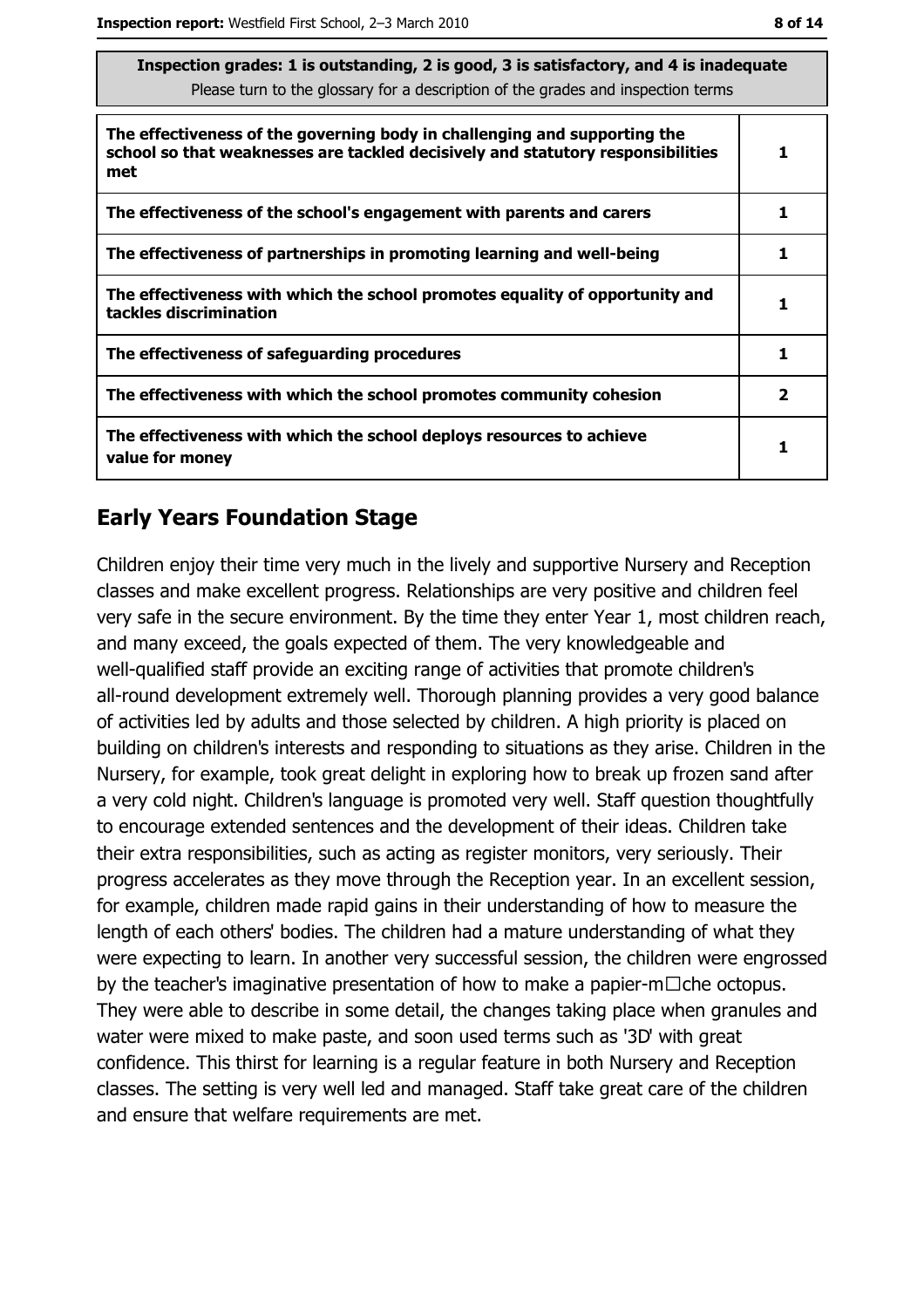| These are the grades for the Early Years Foundation Stage |  |  |
|-----------------------------------------------------------|--|--|
|-----------------------------------------------------------|--|--|

| <b>Overall effectiveness of the Early Years Foundation Stage</b>                             |  |
|----------------------------------------------------------------------------------------------|--|
| Taking into account:<br>Outcomes for children in the Early Years Foundation Stage            |  |
| The quality of provision in the Early Years Foundation Stage                                 |  |
| The effectiveness of leadership and management of the Early Years<br><b>Foundation Stage</b> |  |

#### **Views of parents and carers**

Most parents who responded to the questionnaire are very supportive of the school. All of those who expressed an opinion state that their children enjoy school and are kept safe. A few parents indicate that they do not receive enough information about their children's progress. Inspectors found that the school provides a good range of information to keep parents informed and that staff are readily available outside of the formal opportunities for consultation. A similarly small minority felt that their views are not taken sufficiently into account. Again, inspectors found that the school has established excellent links with parents, and consults regularly with them to seek their opinions, a view shared by most parents.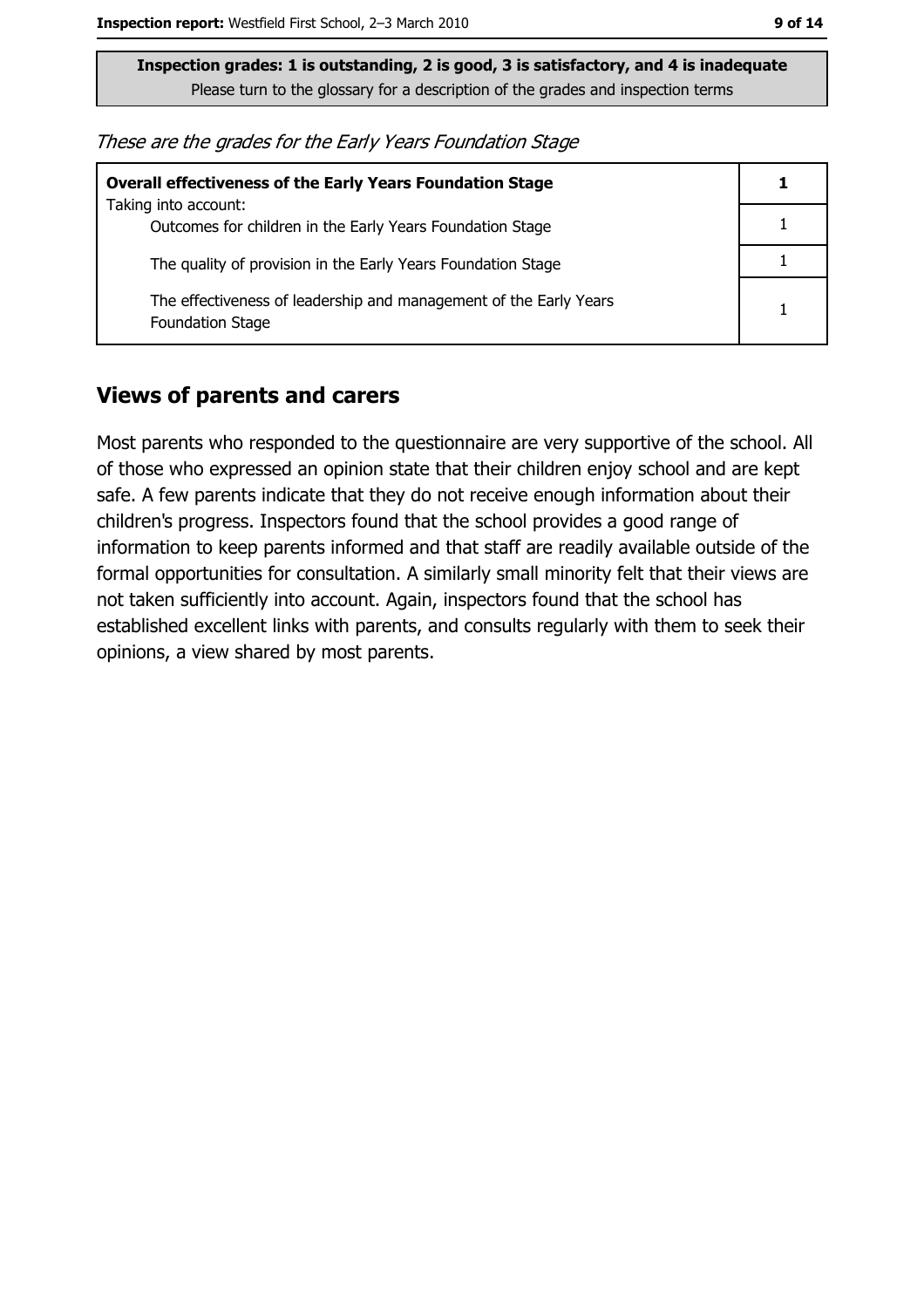#### Responses from parents and carers to Ofsted's questionnaire

Ofsted invited all the registered parents and carers of pupils registered at Westfield First School to complete a questionnaire about their views of the school.

In the questionnaire, parents and carers were asked to record how strongly they agreed with 13 statements about the school. The inspection team received 95 completed questionnaires by the end of the on-site inspection. In total, there are 182 pupils registered at the school.

| <b>Statements</b>                                                                                                                                                                                                                                       | <b>Strongly</b><br><b>Agree</b> | <b>Agree</b>  |              |               |                | <b>Disagree</b> | <b>Strongly</b><br>disagree |                  |
|---------------------------------------------------------------------------------------------------------------------------------------------------------------------------------------------------------------------------------------------------------|---------------------------------|---------------|--------------|---------------|----------------|-----------------|-----------------------------|------------------|
|                                                                                                                                                                                                                                                         | <b>Total</b>                    | $\frac{1}{2}$ | <b>Total</b> | $\frac{0}{0}$ | <b>Total</b>   | $\frac{0}{0}$   | <b>Total</b>                | $\frac{0}{0}$    |
| My child enjoys school                                                                                                                                                                                                                                  | 60                              | 63            | 34           | 36            | $\mathbf 0$    | 0               | $\mathbf 0$                 | $\mathbf 0$      |
| The school keeps my child<br>safe                                                                                                                                                                                                                       | 46                              | 48            | 47           | 49            | $\mathbf 0$    | 0               | 0                           | $\mathbf 0$      |
| The school informs me<br>about my child's progress                                                                                                                                                                                                      | 24                              | 25            | 58           | 61            | 12             | 13              | 0                           | 0                |
| My child is making enough<br>progress at this school                                                                                                                                                                                                    | 41                              | 43            | 42           | 44            | 9              | 9               | 1                           | $\mathbf{1}$     |
| The teaching is good at this<br>school                                                                                                                                                                                                                  | 41                              | 43            | 48           | 51            | $\overline{2}$ | $\overline{2}$  | 1                           | $\mathbf{1}$     |
| The school helps me to<br>support my child's learning                                                                                                                                                                                                   | 42                              | 44            | 51           | 54            | 1              | $\mathbf{1}$    | 0                           | $\mathbf 0$      |
| The school helps my child to<br>have a healthy lifestyle                                                                                                                                                                                                | 47                              | 49            | 47           | 49            | $\mathbf{1}$   | 1               | 0                           | $\mathbf 0$      |
| The school makes sure that<br>my child is well prepared for<br>the future (for example<br>changing year group,<br>changing school, and for<br>children who are finishing<br>school, entering further or<br>higher education, or<br>entering employment) | 27                              | 29            | 50           | 54            | $\overline{4}$ | $\overline{4}$  | $\mathbf{1}$                | $\mathbf{1}$     |
| The school meets my child's<br>particular needs                                                                                                                                                                                                         | 31                              | 33            | 58           | 62            | 4              | 4               | 0                           | $\boldsymbol{0}$ |
| The school deals effectively<br>with unacceptable behaviour                                                                                                                                                                                             | 42                              | 45            | 45           | 48            | 6              | 6               | 0                           | 0                |
| The school takes account of<br>my suggestions and<br>concerns                                                                                                                                                                                           | 32                              | 34            | 43           | 46            | 9              | 10              | $\mathbf 0$                 | $\mathbf 0$      |
| The school is led and<br>managed effectively                                                                                                                                                                                                            | 40                              | 43            | 44           | 47            | 5              | 5               | $\bf{0}$                    | $\mathbf 0$      |
| Overall, I am happy with my<br>child's experience at this<br>school                                                                                                                                                                                     | 47                              | 50            | 43           | 46            | $\overline{2}$ | $\overline{2}$  | 0                           | $\mathbf 0$      |

The table above summarises the responses that parents and carers made to each statement. The percentages indicate the proportion of parents and carers giving that response out of the total number of completed questionnaires. Where one or more parents and carers chose not to answer a particular question, the percentages will not add up to 100%.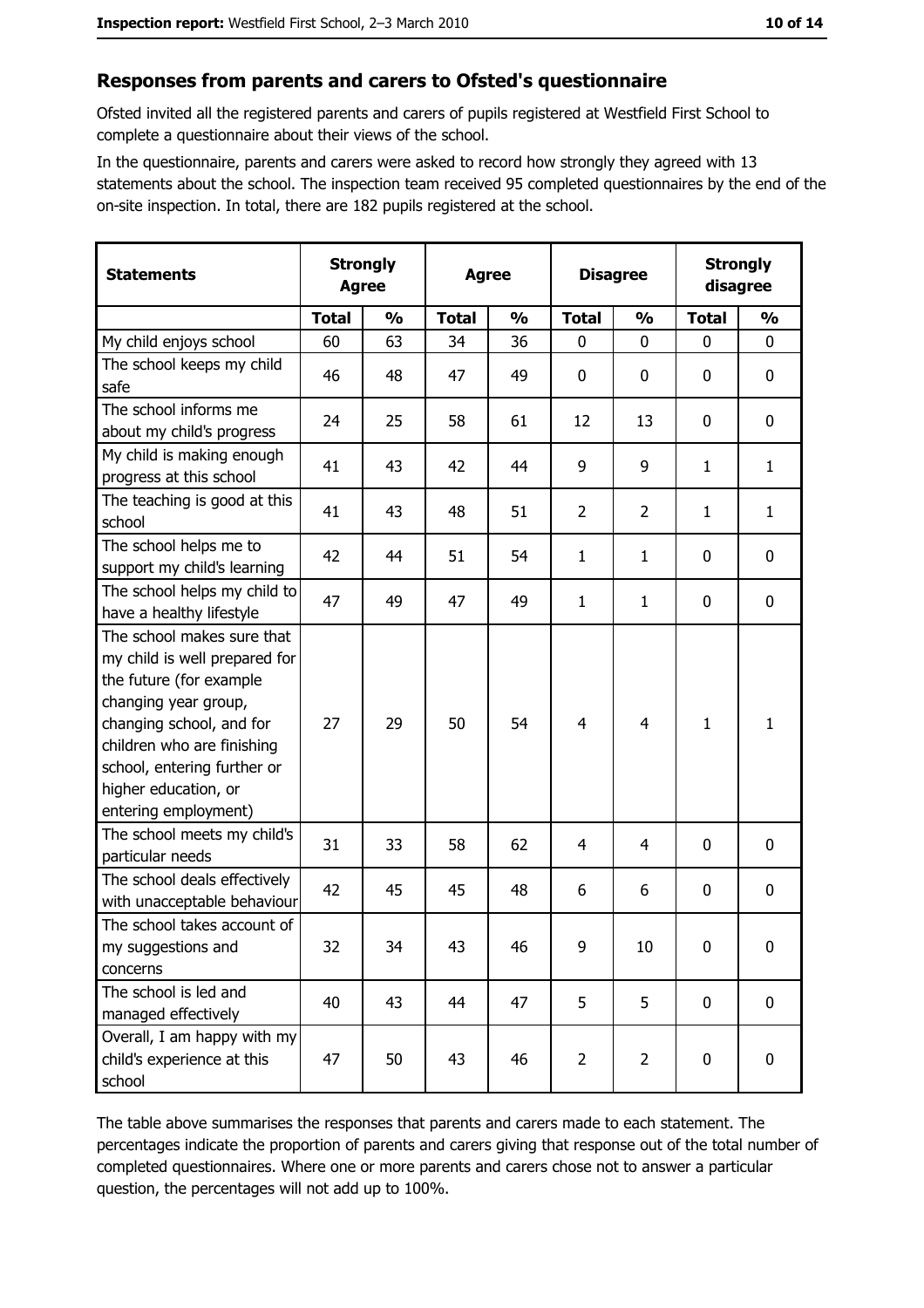# Glossary

| Grade   | <b>Judgement</b> | <b>Description</b>                                                                                                                                                                                                               |
|---------|------------------|----------------------------------------------------------------------------------------------------------------------------------------------------------------------------------------------------------------------------------|
| Grade 1 | Outstanding      | These features are highly effective. An oustanding<br>school provides exceptionally well for its pupils' needs.                                                                                                                  |
| Grade 2 | Good             | These are very positive features of a school. A school<br>that is good is serving its pupils well.                                                                                                                               |
| Grade 3 | Satisfactory     | These features are of reasonable quality. A satisfactory<br>school is providing adequately for its pupils.                                                                                                                       |
| Grade 4 | Inadequate       | These features are not of an acceptable standard. An<br>inadequate school needs to make significant<br>improvement in order to meet the needs of its pupils.<br>Ofsted inspectors will make further visits until it<br>improves. |

# What inspection judgements mean

# Overall effectiveness of schools inspected between September 2007 and July 2008

|                       | Overall effectiveness judgement (percentage of<br>schools) |      |                     |                   |
|-----------------------|------------------------------------------------------------|------|---------------------|-------------------|
| <b>Type of school</b> | <b>Outstanding</b>                                         | Good | <b>Satisfactory</b> | <b>Inadequate</b> |
| Nursery schools       | 39                                                         | 58   | 3                   | 0                 |
| Primary schools       | 13                                                         | 50   | 33                  | 4                 |
| Secondary schools     | 17                                                         | 40   | 34                  | 9                 |
| Sixth forms           | 18                                                         | 43   | 37                  | $\overline{2}$    |
| Special schools       | 26                                                         | 54   | 18                  | $\overline{2}$    |
| Pupil referral units  | 7                                                          | 55   | 30                  | 7                 |
| All schools           | 15                                                         | 49   | 32                  | 5                 |

New school inspection arrangements were introduced on 1 September 2009. This means that inspectors now make some additional judgements that were not made previously.

The data in the table above were reported in The Annual Report of Her Majesty's Chief Inspector of Education, Children's Services and Skills 2007/08.

Percentages are rounded and do not always add exactly to 100. Secondary school figures include those that have sixth forms, and sixth form figures include only the data specifically for sixth form inspection judgements.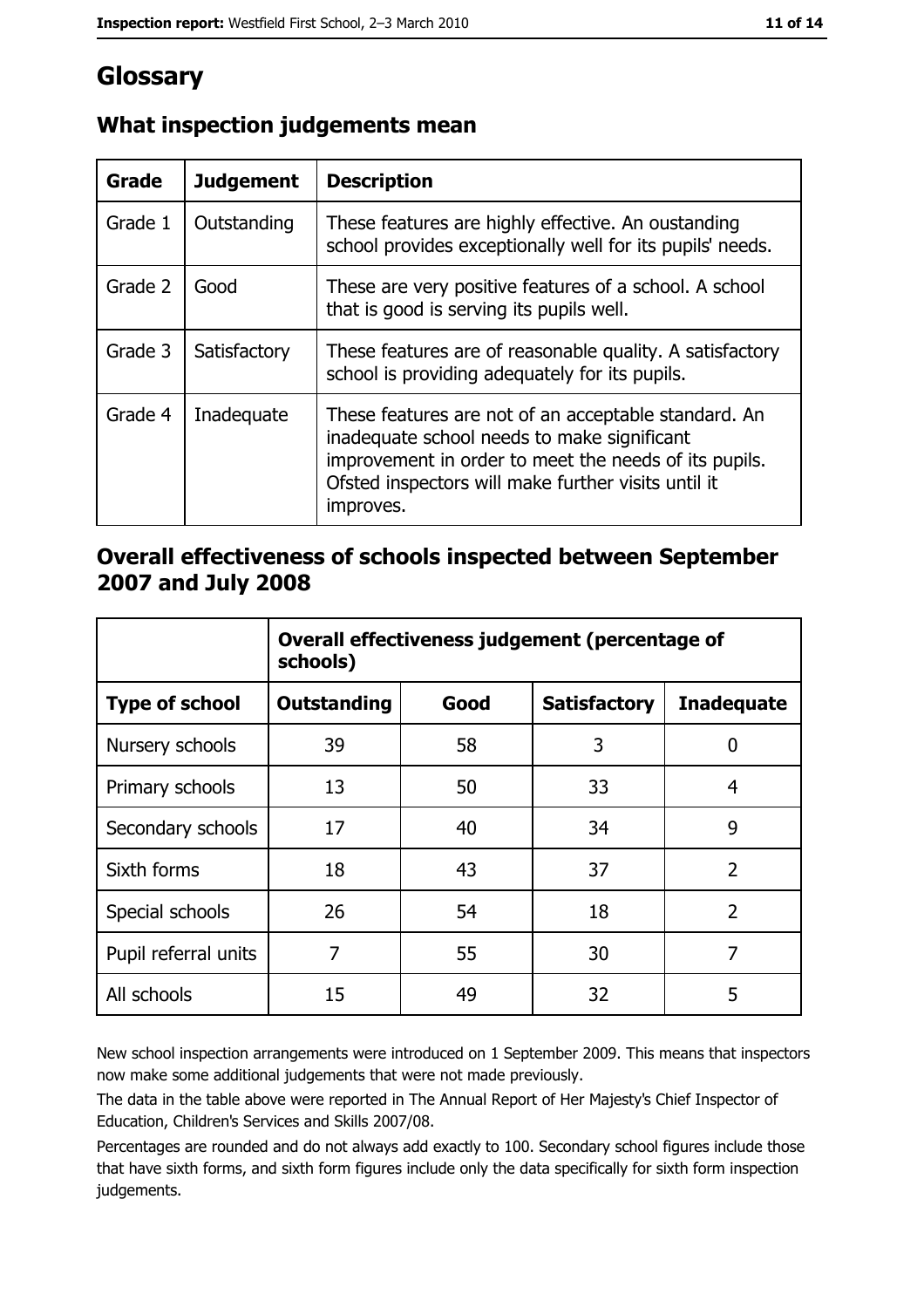# **Common terminology used by inspectors**

| Achievement:                  | the progress and success of a pupil in<br>their learning, development or training.                                                                                                                                                                                                                           |
|-------------------------------|--------------------------------------------------------------------------------------------------------------------------------------------------------------------------------------------------------------------------------------------------------------------------------------------------------------|
| Attainment:                   | the standard of the pupils' work shown by<br>test and examination results and in<br>lessons.                                                                                                                                                                                                                 |
| Capacity to improve:          | the proven ability of the school to<br>continue improving. Inspectors base this<br>judgement on what the school has<br>accomplished so far and on the quality of<br>its systems to maintain improvement.                                                                                                     |
| Leadership and management:    | the contribution of all the staff with<br>responsibilities, not just the headteacher,<br>to identifying priorities, directing and<br>motivating staff and running the school.                                                                                                                                |
| Learning:                     | how well pupils acquire knowledge,<br>develop their understanding, learn and<br>practise skills and are developing their<br>competence as learners.                                                                                                                                                          |
| <b>Overall effectiveness:</b> | inspectors form a judgement on a school's<br>overall effectiveness based on the findings<br>from their inspection of the school. The<br>following judgements, in particular,<br>influence what the overall effectiveness<br>judgement will be.                                                               |
|                               | The school's capacity for sustained<br>improvement.<br>Outcomes for individuals and groups<br>of pupils.<br>The quality of teaching.<br>The extent to which the curriculum<br>meets pupil's needs, including where<br>relevant, through partnerships.<br>The effectiveness of care, guidance<br>and support. |
| Progress:                     | the rate at which pupils are learning in<br>lessons and over longer periods of time. It<br>is often measured by comparing the<br>pupils' attainment at the end of a key<br>stage with their attainment when they<br>started.                                                                                 |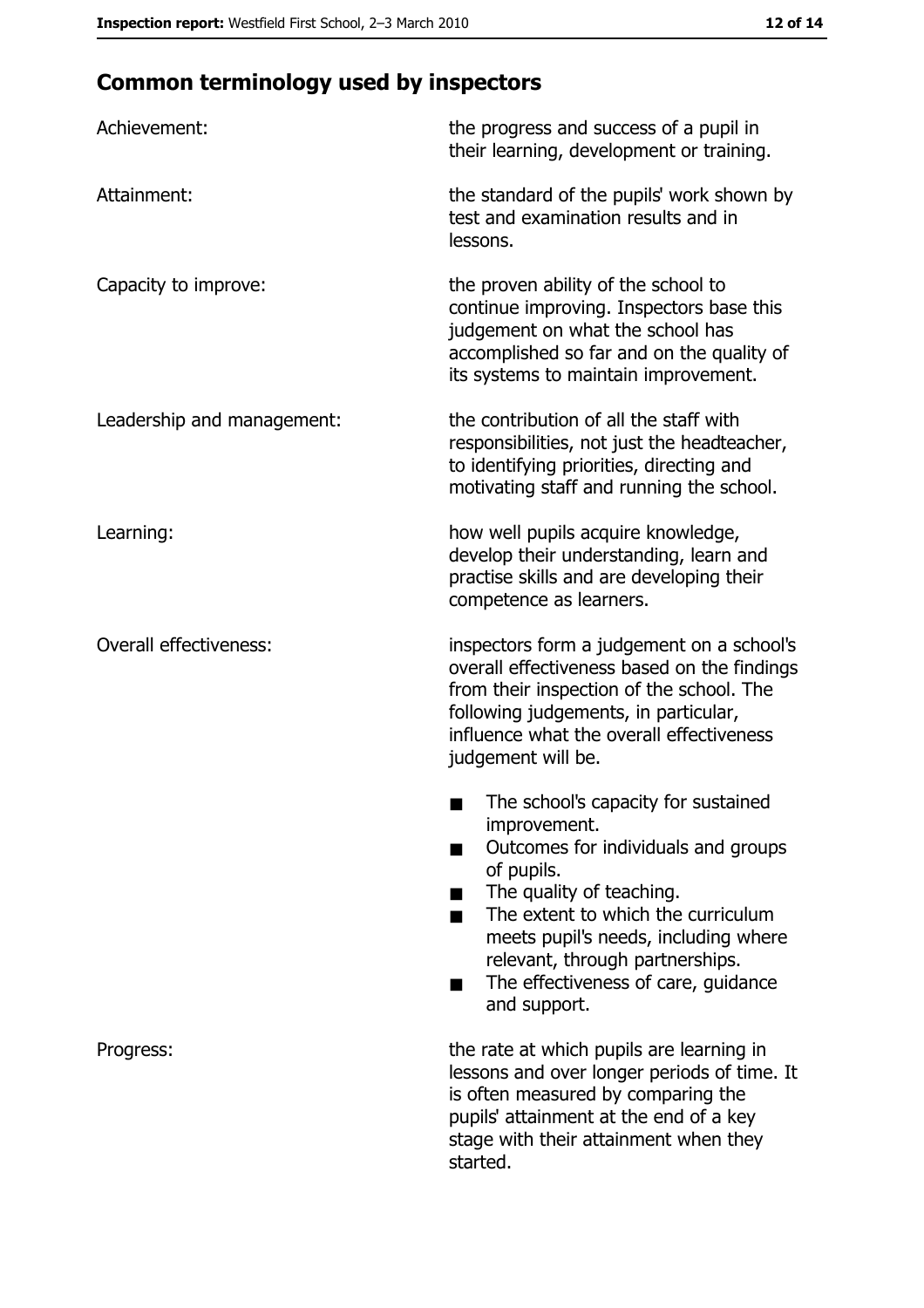This letter is provided for the school, parents and carers to share with their children. It describes Ofsted's main findings from the inspection of their school.



4 March 2010

Dear Pupils

Inspection of Westfield First School, Berkhamsted, HP4 3PJ

Thank you for being so friendly and helpful when we visited your school. We were pleased to be able to visit your classrooms to see you work. A special thank you goes to those who met with us to give us your views. You are right to be proud of your school and you gave us lots of helpful information.

Many of you and your parents told us how pleased you are with your school and how happy and safe you feel. We agree. Your school is outstanding and you make excellent progress in everything you do. Your work is of a very high standard. There are many reasons for this. Your headteacher and staff work very hard to make lessons interesting and challenging. Teachers and teaching assistants give plenty of help to those who need it, and also make sure that there is harder work for those who find learning easy. This means that you are all given a chance to do your best. Another reason why you do well, and just as important, is that you work very hard, try your best and behave yourself very well. We were very pleased to see how you listen carefully when the adults explain things and we could see for ourselves how much you enjoy school. Well done, and please keep this up because it is very important.

Even though your school is outstanding, your headteacher and the other adults are keen for it to be even better. We have asked them to make sure that you learn about the different cultures found in your local area, elsewhere in Britain and beyond. We know how thoughtful you are about others, so I am sure you will want to help by working just as hard at this as you do your other work. We wish you good luck for the future.

Yours sincerely Keith Williams Lead inspector